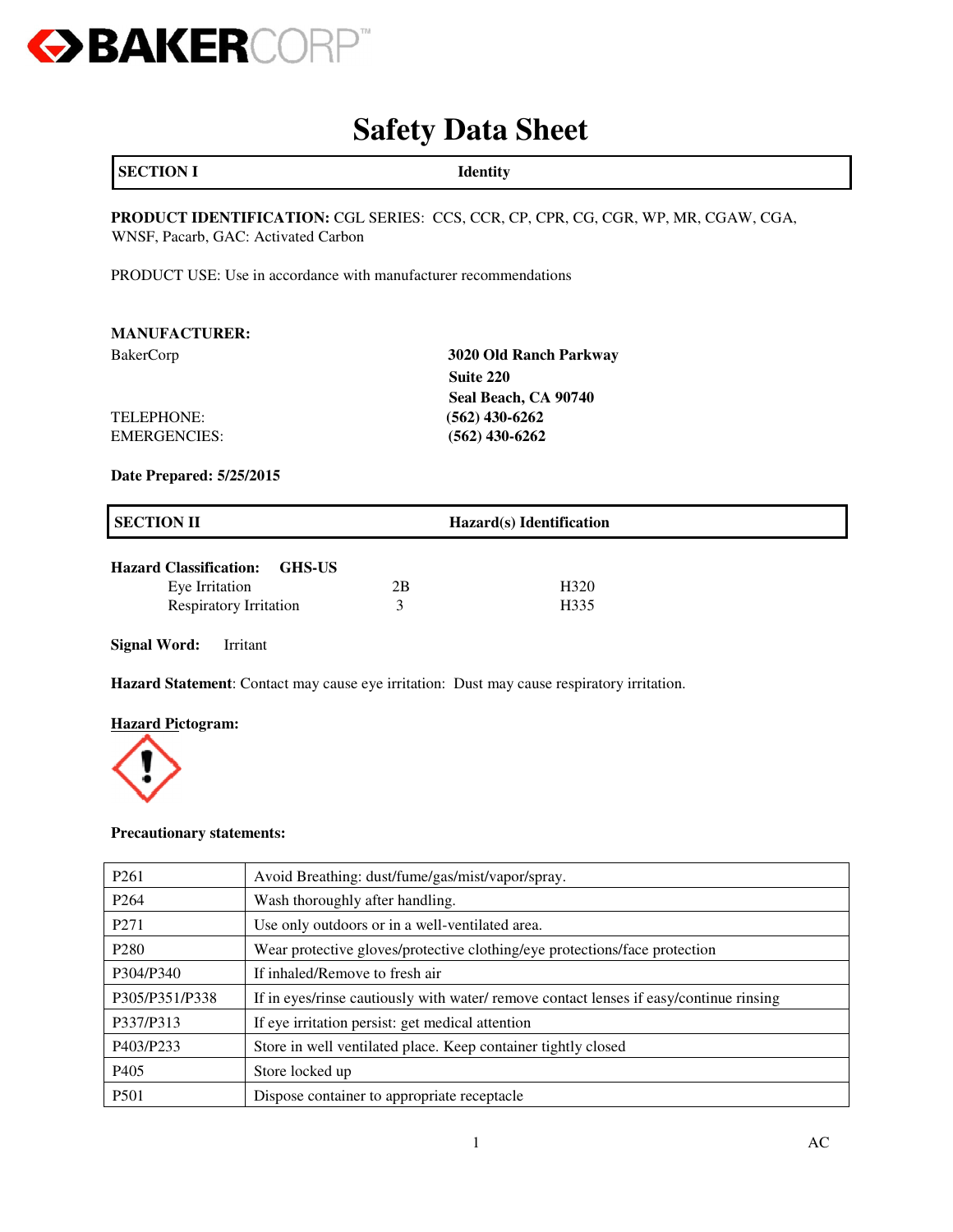

### **Other Hazards:** No additional information

**Acute Toxicity:** No data available

**Special Firefighting procedures**:

| <b>SECTION III</b>                   | <b>Composition/Information on Ingredients</b> |                                                           |                           |                                                                                                      |
|--------------------------------------|-----------------------------------------------|-----------------------------------------------------------|---------------------------|------------------------------------------------------------------------------------------------------|
| <b>Chemical Name</b><br>Carbon       | CAS#<br>7440-44-0                             | $\%$<br>100                                               | <b>Impurities</b><br>None |                                                                                                      |
| <b>SECTION IV</b>                    |                                               |                                                           | <b>First-Aid Measures</b> |                                                                                                      |
| <b>Route(s) of Exposure</b>          |                                               | <b>Symptoms</b>                                           |                           | <b>First Aid</b>                                                                                     |
| Inhalation                           | irritation                                    | Dust may cause mild respiratory                           |                           | Remove to fresh air. Seek medical attention if<br>irritation persists                                |
| Skin                                 | Dust may cause mild<br>irritation/reddening   |                                                           |                           | Wash with soap & water; seek medical attention if<br>irritation persists.                            |
| Eye                                  | Dust may cause eye irritation and<br>redness. |                                                           |                           | Flush with lukewarm water for at least 15 minutes. If<br>irritation persists seek medical attention. |
| Ingestion                            | May cause digestive track<br>irritation.      |                                                           |                           | Drink plenty of water and seek medical attention.                                                    |
| <b>SECTION V</b>                     |                                               | <b>Fire Fighting Measures</b>                             |                           |                                                                                                      |
| <b>Suitable Extinguishing Media:</b> |                                               |                                                           |                           | Flood with plenty of water, use media suitable for surrounding the fire.                             |
| <b>Unsuitable Media:</b>             |                                               | None known.                                               |                           |                                                                                                      |
| Unusual fire & explosion hazards:    |                                               | Contact with strong oxidizers may cause rapid combustion. |                           |                                                                                                      |

| Exercise caution when responding to any chemical fire. Firefighters |  |
|---------------------------------------------------------------------|--|
| should wear full protective gear.                                   |  |

| <b>SECTION VI</b>                 | <b>Accidental Release Measures</b>                                           |  |
|-----------------------------------|------------------------------------------------------------------------------|--|
|                                   |                                                                              |  |
| <b>Personal Precautions:</b>      | Wear protective equipment, keep unnecessary personnel away.                  |  |
| <b>General precautions:</b>       | Avoid contact with skin and eyes.                                            |  |
| <b>Environmental Precautions:</b> | None                                                                         |  |
| Containment & Clean Up:           | Sweep up and discard in protected refuse container.                          |  |
| <b>Other Information:</b>         | Not applicable                                                               |  |
| <b>SECTION VII</b>                | <b>Handling and Storage</b>                                                  |  |
| <b>Safe Handling:</b>             | Avoid prolonged contact with eyes and skin. Use in well ventilated<br>areas. |  |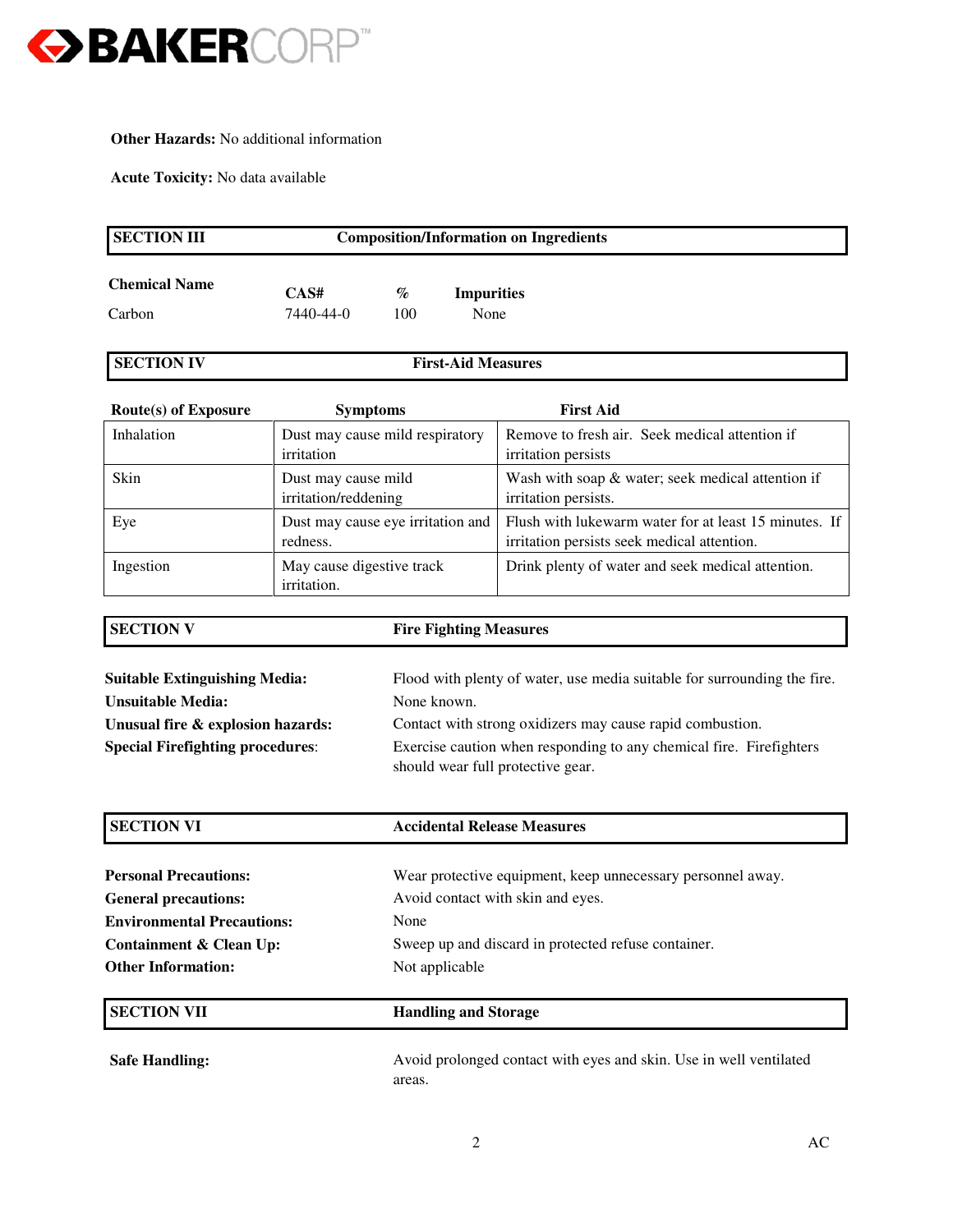

**Safe Storage:**

Store in a cool, dry and well ventilated area. Protect containers from physical damage. Keep away from oxidizers, heat and flame.

| <b>SECTION VIII</b>     | <b>Exposure Controls/Personal Protection</b> |                  |                     |
|-------------------------|----------------------------------------------|------------------|---------------------|
| Component               | OSHA PEL                                     | <b>ACGIH-TLV</b> | <b>Other Limits</b> |
| <b>Activated Carbon</b> | Not Available                                | Not Available    |                     |

| <b>Engineering Guidelines</b>        | Local exhaust and general ventilation to meet exposure standards. Wet<br>activated carbon depletes oxygen from the air creating a severe hazard to<br>workers in enclosed or confined spaces. Sampling and work procedures for<br>low oxygen levels should be taken whenever workers entering carbon<br>vessels, enclosed or confined spaces. If risk of overexposure exists, wear<br>and approved respirator. |  |
|--------------------------------------|----------------------------------------------------------------------------------------------------------------------------------------------------------------------------------------------------------------------------------------------------------------------------------------------------------------------------------------------------------------------------------------------------------------|--|
| <b>Personal Protective Equipment</b> | Use NIOSH approved respirator if dust generated exceeds exposure limits.<br>Gloves, safety glasses, work clothes as determined appropriate                                                                                                                                                                                                                                                                     |  |
| <b>General Hygiene</b>               | Keep away from food and beverages, remove contaminated clothing: wash<br>hands before eating.                                                                                                                                                                                                                                                                                                                  |  |

**SECTION IX Physical & Chemical Properties**

| <b>Physical State</b>   | Solid                  | <b>Boiling point</b>              | <b>NA</b>         |
|-------------------------|------------------------|-----------------------------------|-------------------|
| Appearance              | Granular/powder        | <b>Flash Point</b>                | <b>NA</b>         |
| Color                   | <b>Black</b>           | <b>Evaporation Rate</b>           | <b>NA</b>         |
| Odor                    | None                   | <b>Flammability (solid/gas) C</b> | No Data Available |
| <b>Odor Threshold</b>   | None                   | UEL                               | <b>NA</b>         |
| <b>Vapor Pressure</b>   | $\Omega$               | LEL                               | <b>NA</b>         |
| pH                      | <b>NA</b>              | <b>Vapor Density</b>              | Solid             |
| <b>Relative Density</b> | $28 - 33$ lbs/cubic ft | <b>Partition Coefficient:</b>     | <b>NA</b>         |
| <b>Melting Point</b>    | <b>NA</b>              | <b>Auto ignition Temperature</b>  | No data available |
| <b>Freezing Point</b>   | <b>NA</b>              | <b>Decomposition Temperature</b>  | <b>NA</b>         |
| <b>Solubility</b>       | None                   | <b>Viscosity</b>                  | <b>NA</b>         |

# **SECTION X** Stability & Reactivity

Incompatibility: Strong oxidizers such as ozone or liquid oxygen, and chlorine Chemical Stability: Stable Conditions to Avoid: None Materials to Avoid: Strong oxidizers such as ozone or liquid oxygen, and chlorine Hazardous Decomposition Products: Carbon Monoxide and carbon dioxide may be generated during combustion.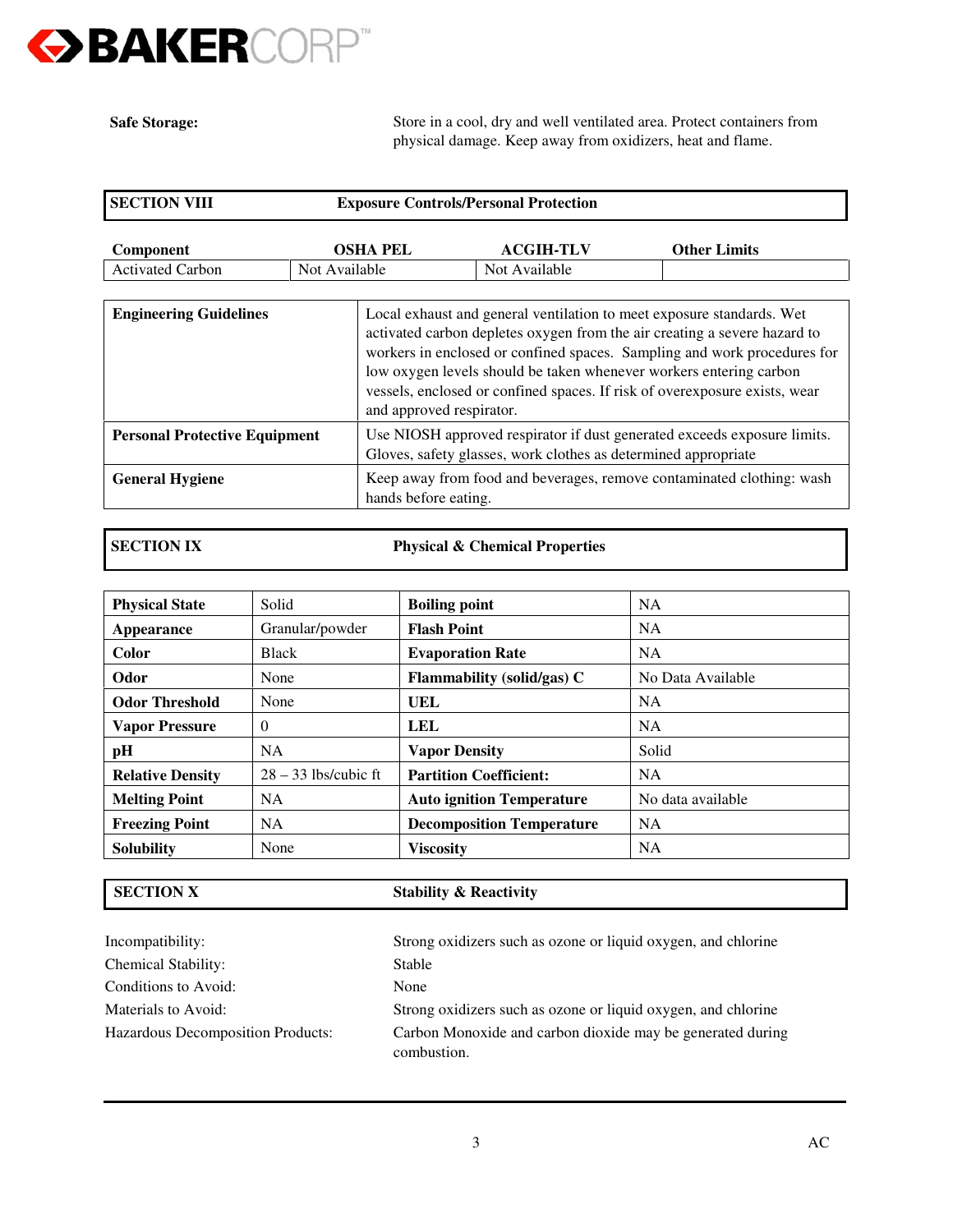

**Toxicological Information** 

| <b>Acute Effects</b>           |                                                                                   |
|--------------------------------|-----------------------------------------------------------------------------------|
| Oral LD50                      | Not Determined                                                                    |
| Dermal LD 50                   | Not Determined                                                                    |
| Inhalation                     | See Section IV                                                                    |
| Ingestion                      | See Section IV                                                                    |
| Eye Irritation                 | See Section IV                                                                    |
| Skin Irritation                | See Section IV                                                                    |
| Sensitization                  | Not Determined                                                                    |
| Signs and Symptoms of Exposure | Irritation and redness of eyes and skin. Dust may cause<br>respiratory irritation |

| <b>Chronic Effects:</b>     |                |
|-----------------------------|----------------|
| Carcinogenicity             | Not Determined |
| Mutagenicity                | Not Determined |
| <b>Reproduction Effects</b> | Not Determined |
| Developmental Factors       | Not Determined |

| <b>SECTION XII</b>               | <b>Ecological Information</b> |  |
|----------------------------------|-------------------------------|--|
|                                  |                               |  |
| Ecotoxicity                      | Not Determined                |  |
| Persistence/Degradability        | Not Determined                |  |
| <b>Bioaccumulation Potential</b> | Not Determined                |  |
| Mobility in Soil                 | Not Determined                |  |
| <b>Other Adverse Effects</b>     | Not Determined                |  |

**SECTION XIII** Disposal Concerns

Vacuum or shovel material in a closed container. Dispose of in accordance with all applicable local, state and federal and international regulations.